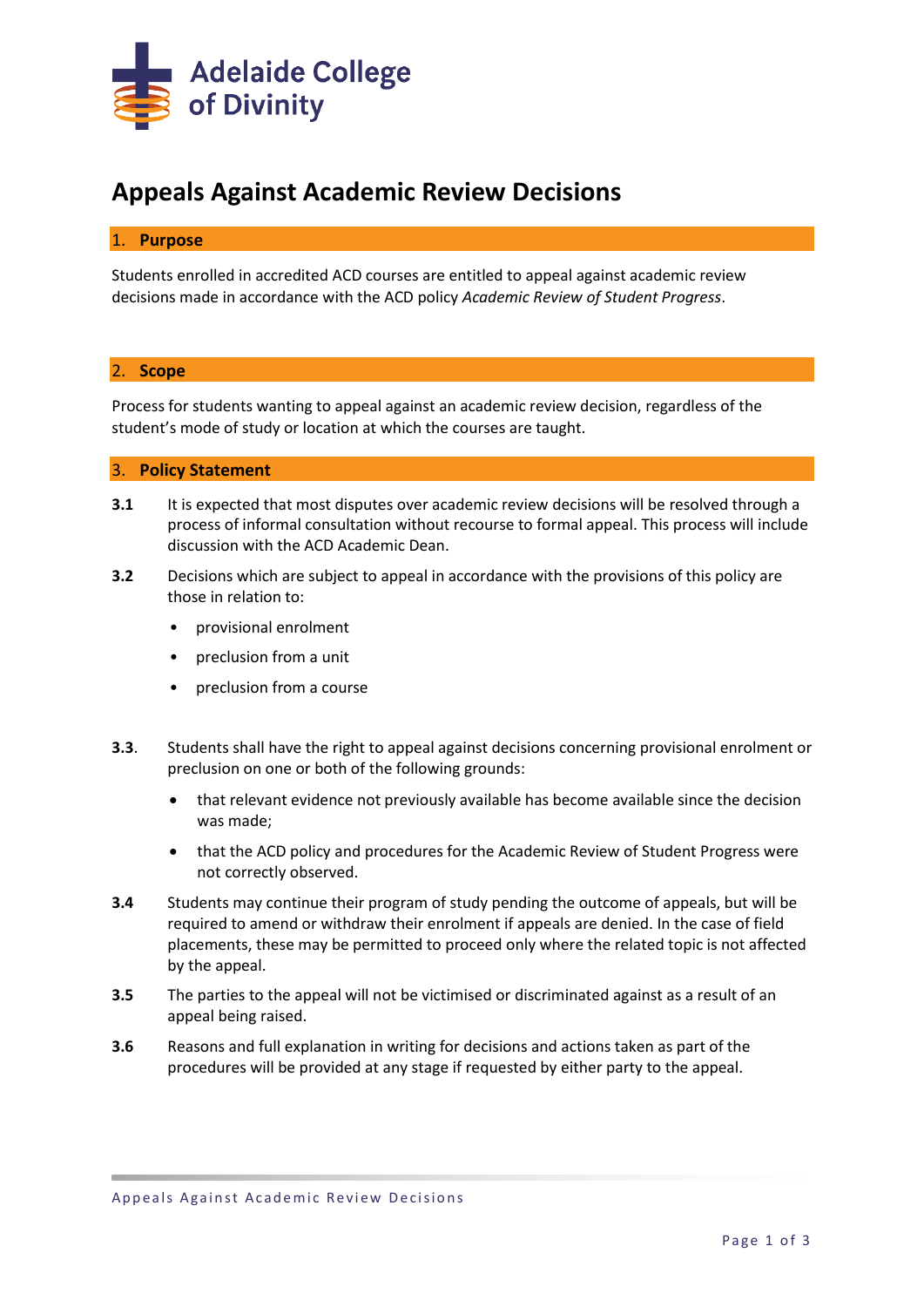## 4. **Procedures**

- **4.1** An appeal must be lodged with the ACD Executive Officer within ten working days of the date of receipt of the notification of the decision on the objection. (Special provisions may be made for students in remote situations.)
- 8. The Executive Officer will acknowledge receipt of the student's appeal in writing.
- 9. The Executive Officer will initiate appeal proceedings within ten working days, provided that:
	- 9.1 the appeal is in accordance with the provisions of this policy; and
	- 9.2 the grounds on which the appeal is based are substantiated in the supporting documentation submitted by the student.
- 10. If the Executive Officer does not initiate an appeal, then the grounds for initiation of proceedings will be notified to the student by certified mail and reported to the ACD General Board.
- 11. Appeals will be heard by a sub-committee of the ACD Academic Board.
- 12. This committee:
	- 12.1 will determine its own procedures for the conduct of hearings;
	- 12.2 will consider written submissions from the appellant and the relevant head of college; and
	- 12.3 may, at its discretion, invite the appellant and relevant Principal of college to attend the hearing; each may be accompanied by a member of the ACD community. Any staff member or student nominee may act on behalf of the student. None of the parties will be permitted to have legal representation at the appeals hearing.
- 13. The Executive Officer will notify the appellant in writing of the decision within ten working days.
- 14. Should the student be dissatisfied at any stage of the process or with the outcome of these procedures, , a complaint can be made to the South Australian Skills Commission https://skillscommission.sa.gov.au/, telephone 1800 006 488.
- 15. External complaints will be handled within a reasonable timeframe, and parties to the appeal will be provided with an indication of the likely timeframe for response by the South Australian Skills Commission. The ACD Executive Officer will ensure that any recommendations from the commission arising from a complaint will be implemented.
- 16. The ACD Executive Officer will keep secure the confidential records of appeals lodged under these procedures for at least five years and will give appropriate access to the records to the parties to the appeal.

#### 5. **Legislation/Standards**

- Equal Opportunity Act 1984 (SA)
- Work Health and Safety Act 2012 (SA)

Appeals Against Academic Review Decisions Updated August 2021